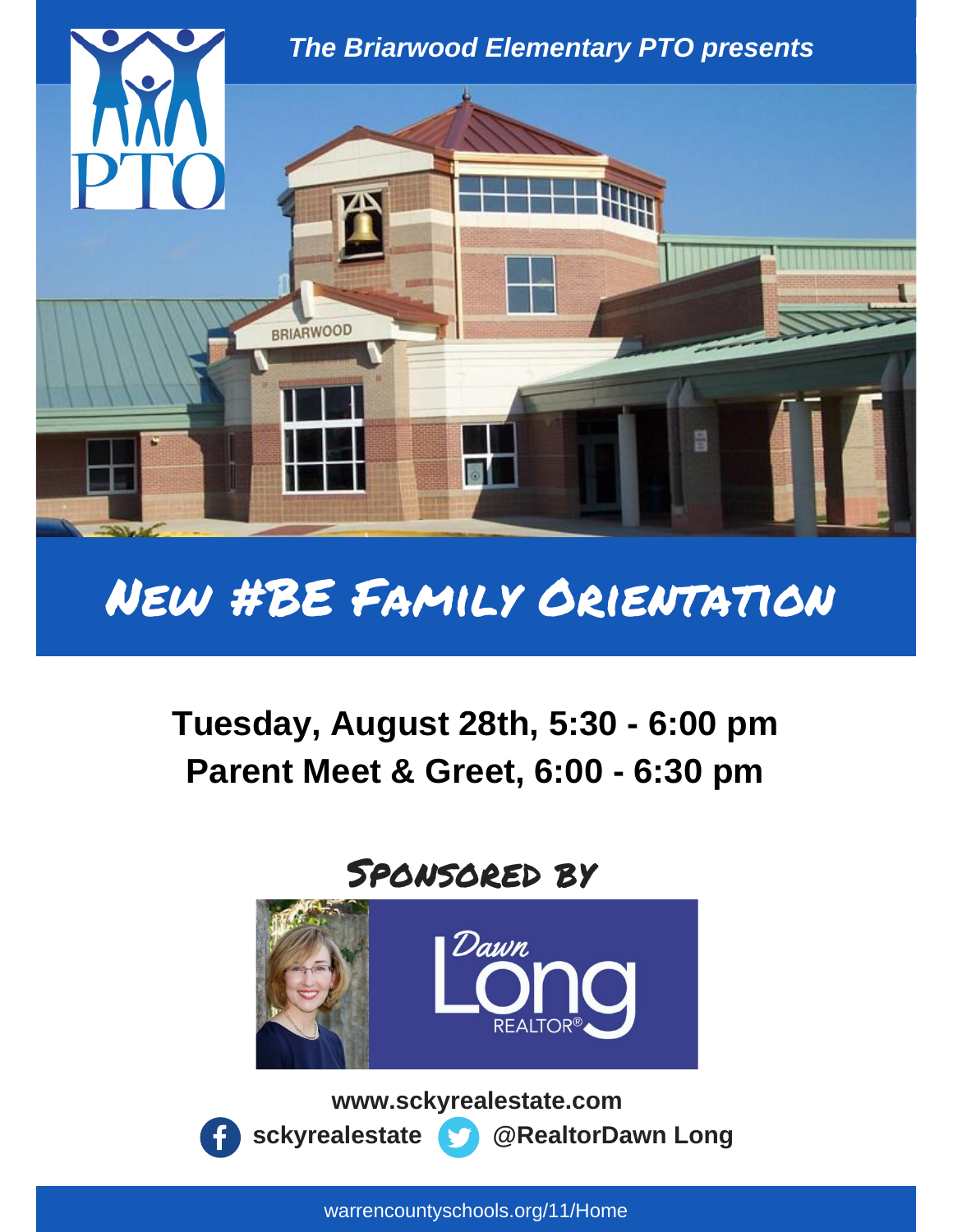### **Welcome to the New Family Orientation Tuesday, August 28, 2018 5:30 pm**

#### **Important information:**

Briarwood Elementary School 265 Lovers Lane, Bowling Green, KY 42103 (270) 782-5554 http://www.warrencountyschools.org/11/Home Principal: Lori Morris (lori.morris@warren.kyschools.us) Asst Principal: Wes Cottongim (wes.cottongim@warren.kyschools.us) Janice Lockwood, Family Resource Coordinator, 270-783-4599 Transportation: briarwood.transportation@warren.kyschools.us

#### **Communication**

All teachers have an official email address. You can find it using this link: http://www.warrencountyschools.org/11/Staff If you have a question about your child's classroom experience, begin with the teacher! Many teachers send home a weekly newsletter electronically or on paper and share information on a classroom Facebook page, Twitter or a Remind account.

*For general information, Briarwood has active Facebook and Twitter accounts:*  **FB:** Briarwood Huskies and Briarwood Elementary PTO **Twitter:** @BriarwoodES and @Briarwood\_PTO (Not on twitter? Follow @BriarwoodES using the school's webpage-- http://www.warrencountyschools.org/11/Home )

Be sure to read the school's Husky Happenings weekly newsletter and read the electronic sign on Lover's Lane.

#### **Transportation**

- **Parking**: park in the lot in front of the school or park along the street off of Ironwood
- **Morning drop-offs**: Please use the car rider line, which opens at 8 am (off of Ironwood Drive). Please pull your vehicle up to and let your child out in front of car rider staff. If you choose to come to the office doors, you must park your car in the main parking lot and walk your child into the building. The car line gate closes by 8:30 a.m.
- **Car Rider**: reminders: don't pass other cars in the car line unless directed to by staff; be sure your child can get in and out of the seat safely and independently; be respectful of our neighbors—stay alert!
- **Pick up:** Use the car-rider line to pick up your kids after school. For the safety of our children, we do not allow office pick up between 3:30-3:45 so that we can concentrate on getting our 800+ students home by bus or by car. All vehicles must clearly display the car rider tag with the child(ren)'s names. Please do not be offended if staff question who is picking up your child. It is intended to keep all children safe. When you have an appointment that occurs immediately after dismissal, please come to the front office. **Students must be signed out if leaving school grounds before classes are dismissed.**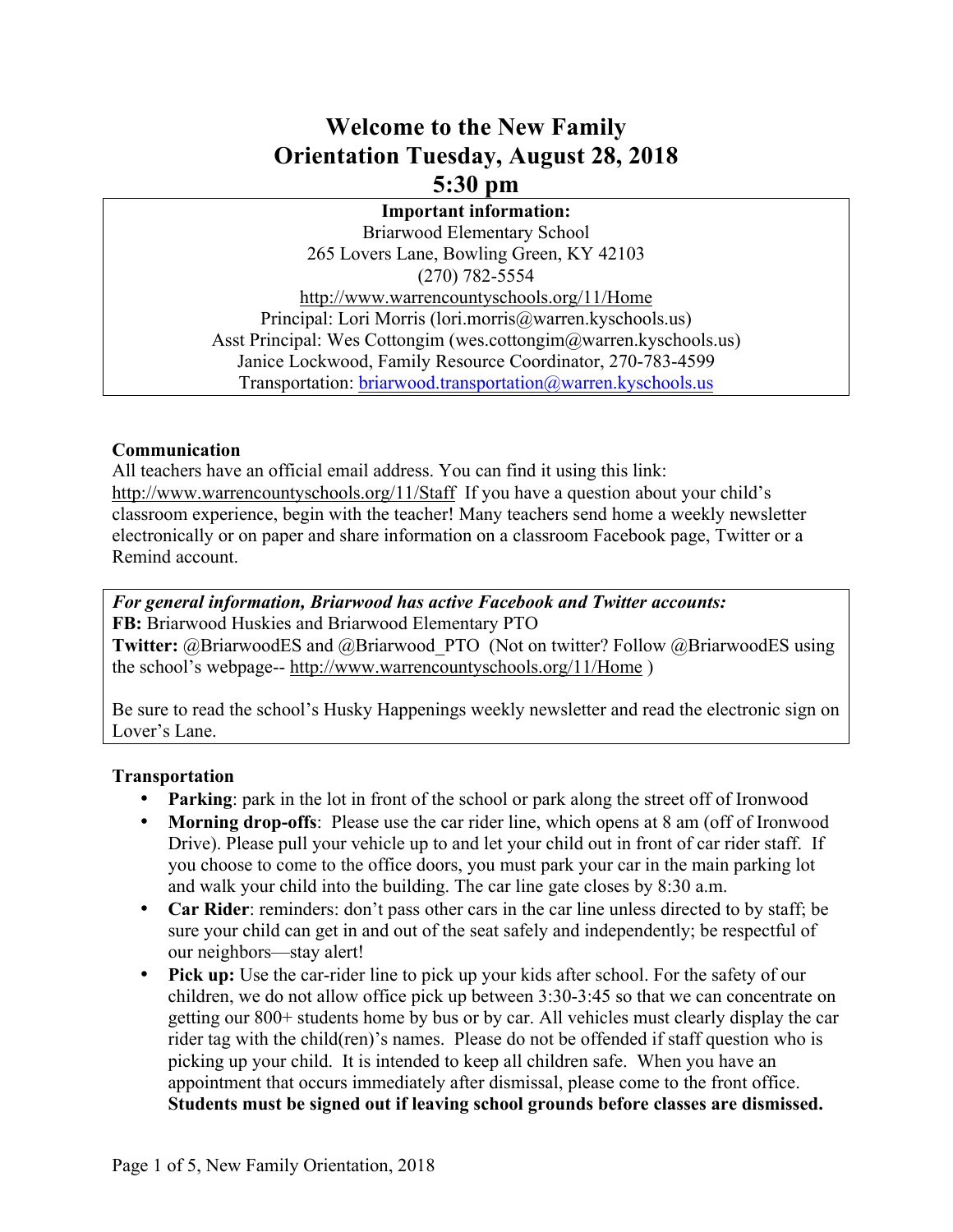- **New program**! K-kids Ushers will now be walking kindergartners and other new students walk from the busses and the car rider lines to morning meeting
- **Transportation changes** must be made in writing either by sending a note in your child's folder or emailing briarwood.transportation@warren.kyschools.us by 2:30 pm. Please write the child's name and the teacher's name in the note.
- **Security**: When you come into the building, wait to be buzzed into the office. Parents must sign in and wear visitor tags when in the building.
- **Lunch dates:** We welcome your presence in our school! Visitors wishing to come to eat with a student bust me on the child's emergency card and may only eat with that child at the designated tables at the back of the cafeteria (toward the food line). The peanut table should remain open for students with food allergies.

#### **Food Allergies**

- We at Briarwood want all of our kids to be healthy and safe—so please share your concerns and help us to help you! If your child has an allergy, please alert your child's teacher and begin to work through the precautions that need to be taken. Work with your doctor to complete an "allergy action plan," which are available in the front office.
- If your child has a life-threatening allergy, you will need to initiate and develop a 504 plan.
- Be sure to collaborate with your child's room parent to insure that appropriate considerations are being made for classroom parties.
- When sending food or beverages that are to be shared with others, only store-bought items with the ingredient label may be brought in.
- Peanut allergies: The cafeteria has designated peanut-free tables for students with peanut allergies.

#### **Security Drills** (Dr. C)

- Bus Evacuations (4 a year)
- Severe Weather (2 a year)
- Earthquake (2 a year)
- Fire (one a month)
- Bomb Threat (2 a year)
- Intruder/Active Shooter (2 a year)

#### **Morning Meeting** (Mrs. Morris)

Students gather every morning for 10-20 minutes at 8:30. We use this time to make announcements and to recognize students for individual accomplishments (email us if your child has an achievement we can recognize!). We also have been covering the Essential 55 Rule's for Discovering Children's Potential based on a book by Ron Clark.

- **Blue slip winners:** staff and teachers award students blue slips throughout the week for good behavior (sitting down during car pick up time, sitting quietly in the cafeteria). At the end of the week, each teacher draws a winner from his or her own class; during morning meeting, winners are announced and can pick out a prize from the prize table.
- **Leader of the month:** each month teachers select a leader of the month from their class; parents are notified and invited to attend morning meeting where the award is given.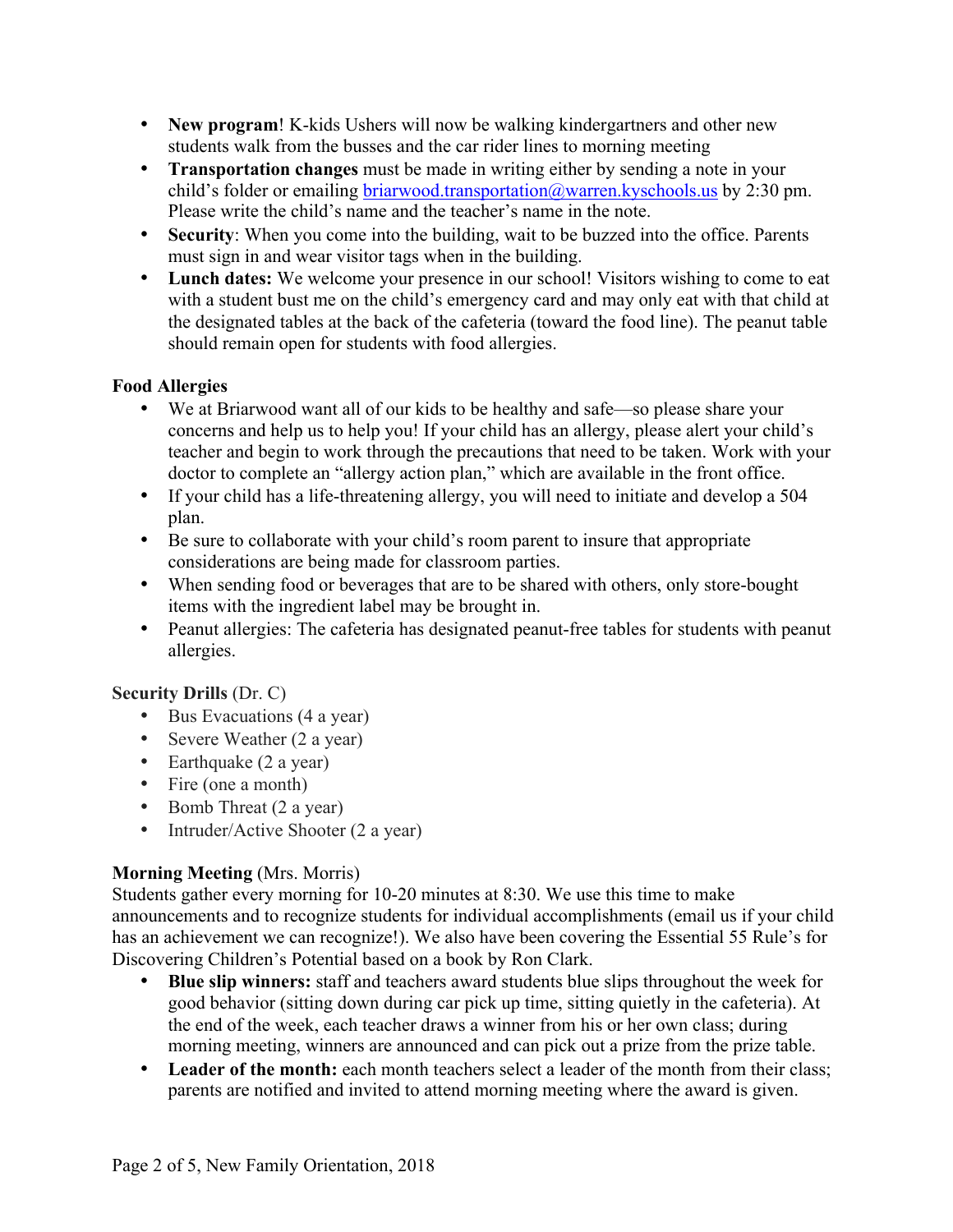#### **Testing**

Contact: Curriculum Coordinator (position to be filled shortly)

- STAR Testing is used to determine children's readiness level in Reading and Math. This information is used for grouping students and personalizing instruction. Our first STAR Testing window is Aug. 20-Aug. 27
- K-Prep is our state assessment and occurs late spring each school year for students in grades 3-6. Dates are announced well in advance; please be sure your student attends. Testing can be a fun way to show how much students have learned over the year!

#### **Enrichment**

#### Coordinated by Mrs. Lindsey Deere

lyndsey.deere@warren.kyschools.us

Enrichment classes are optional after-school fun classes. The topics vary based on the availability of the teachers. There are two enrichment periods—one in the fall and one in the spring. Classes meet once a week for 6 weeks after school from 3:30-4:30 pm. All grade levels are included; the cost is \$50 per student. Past offerings have included dodgeball, painting, drama, and ooey gooey science; look for notices and sign up on Husky Happenings, Twitter, and Blackboard Connect (text messages). For security reasons, parents must wait by the glass doors in the entryway for staff to release their students.

#### **Gifted program**

Contact: Curriculum coordinator (Person TBD) Warren Co GT Website: http://www.warrencountyschools.org/Content/1746 212 Academy Website: http://www.warrencountyschools.org/28/Home

- **Primary Talent Pool**: Serves Grades 1st 3rd. (1st grade students will be identified later in the school year.) PTP Provides additional enrichment activities for students based on test scores, teacher recommendation, and other work samples.
- **Gifted and Talented Program:** Additional learning opportunities Grades 4-6, based on test scores, teacher recommendation, and work samples. Identification begins in grade 4, but students can be added to GT at any point from grades 4-12.
- **212 Academy**: STEAM Enrichment School that meets for Briarwood students on Tuesdays for activities at the Warren County Education and Academic Complex (Behind Briarwood) 212 Academy serves some of our GT students in grades 5 and 6. Identification for 212 occurs at the end of 4th grade.

#### **Field Trips**

All field trips are coordinated by teachers and approved at the district level to ensure each child's safety and learning experience. These are intended to be days of fun learning, are announced well in advance, and require parents' written authorization. Parents may or may not be asked to volunteer and participate depending on the grade and activity. Parents must have completed a volunteer training and background check with Janice Lockwood to participate in field trips.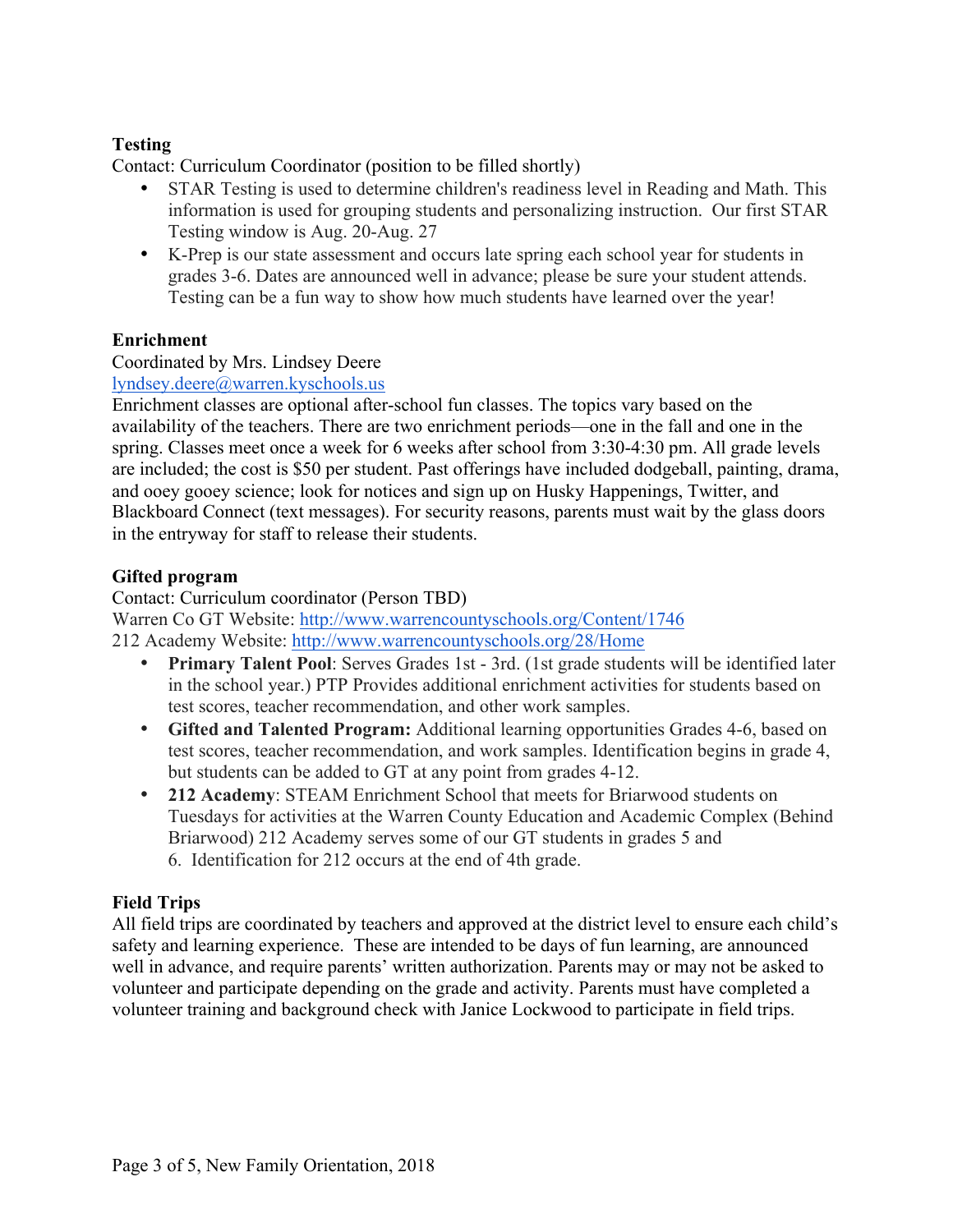#### **Clubs (**Dr. C)

Clubs are way for your child to pursue extracurricular interests. Each club has a faculty sponsor/advisor and meets regularly before or after school. The following is a tentative list of clubs and their advisors.

- Academic Team and Future Problem Solving (Mr. Christopher Spachman)
- Robotics (TBD)
- $\bullet$  6<sup>th</sup> Grade Showcase (Dr. C)
- Chess (Mrs. Debbie Wilson)
- Student Technology Leadership Program (Mrs. Leslie Cherry)
- Energy Team (TBD)
- Student Lighthouse (Dr. C)
- Archery (Mr. Eric Smiley)
- K-Kids (Kiwanis-affiliated service organization, Mrs. Heather Lasley)
- BETA (Service organization; Mrs. Leslie Smothers)
- Running Club (Mrs. Janice Lockwood)
- 5<sup>th</sup> Grade Chorus (Mrs. Andrea Nance, Practice at 8 am, Tuesdays)
- $\bullet$  6<sup>th</sup> Grade Chorus (Mrs. Andrea Nance, Practice at 8 am, Wednesdays)
- All-State Choir (Mrs. Andrea Nance, auditions in the fall)
- Band  $(6<sup>th</sup> \text{ grade})$  and Strings  $(5<sup>th</sup>-6<sup>th</sup> \text{ grade})$
- \*Primary Lego Club (Mrs. Robin Burton)
- \*Fellowship of Christian Athletes (Student-led, faculty advisor tbd)
- Law Club (Mr. Zach Simpson)
- \* Includes kindergartner and first grade students!

#### **School-wide events**

**Grandparents Lunch** (Sept. 5-6); sign up using the form that has come home in your student's folder. Children whose grandparents cannot attend may bring an "adopted" grandparent or other family member.

**Halloween parade and class parties** (Oct 31): Students arrive to school in costume (no masks or play weapons), and parents are welcome to watch the parade; parents may attend and are encouraged to help with parties coordinated by the Room Parents and sign their child out at its end.

**Primary Musical**: Grades 1-3; Thurs, Nov. 15 and Mon, Nov. 19 (Mrs. Andrea Nance) **Thanksgiving Lunch** (Nov)—sign up using the form that will be sent home. Parents and families are invited to attend.

**Family STEAM Night** (Science, Technology, Engineering, Arts, and Math) (Curriculum Coordinator) A family activity night featuring learning activities and food for families. **Holiday Concer**t: Dec. 4, strings, band, choir (Mrs. Andrea Nance)

**Winter parties:** Friday, Dec. 14 (; parents may attend and are encouraged to help with parties coordinated by the Room Parents and sign their child out at its end.)

**Love of reading week** (Book character parade, International Parade): Date TBD; spring semester. Parents are encouraged to attend and take pictures of the parades.

**Valentine's Day Parties**: Thursday, Feb. 14 (Parents may attend and are encouraged to help with parties coordinated by the Room Parents and sign their child out at its end.)